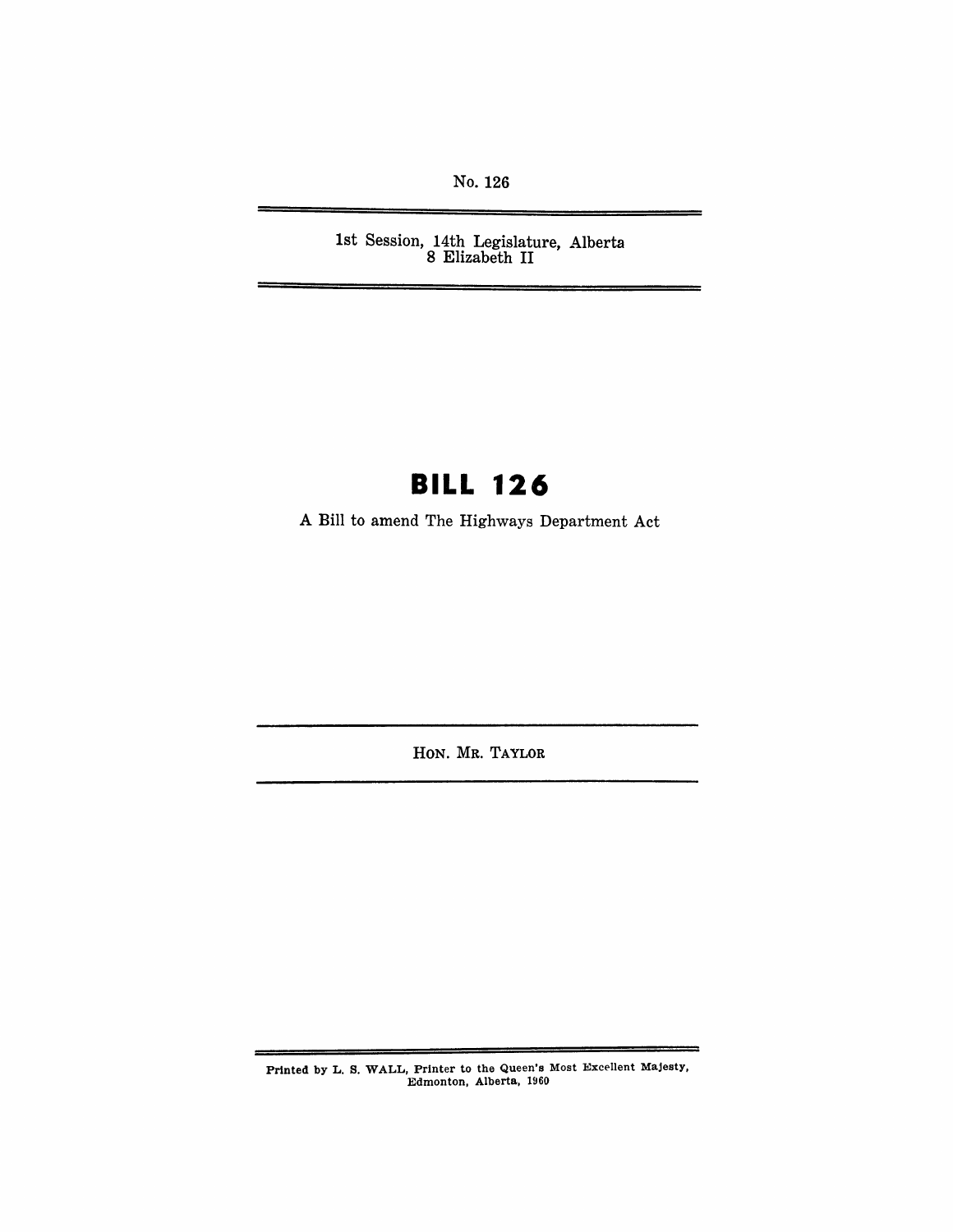#### **Explanatory Note**

The stock advance fund of the Highways Department is increased from \$8,5.00,000.00 to \$9,500,OOa.OD·, Section **10** reads:

"10. (1) Tbe Minister shall administer the stock advance fund of the Department.

(2) The Provincial Treasurer, upon the requisition of the Minister, may make advances from the General Revenue Fund to the stock ad-<br>vance fund of such sums as the Minister may require to pay for<br>machinery, equipment, stoc

(3) The net amount of the advances at any time shall not exceed eight million five hundred thousand dollars or such lesser amount as may be fixed from time to time by the Lieutenant Governor in Council.".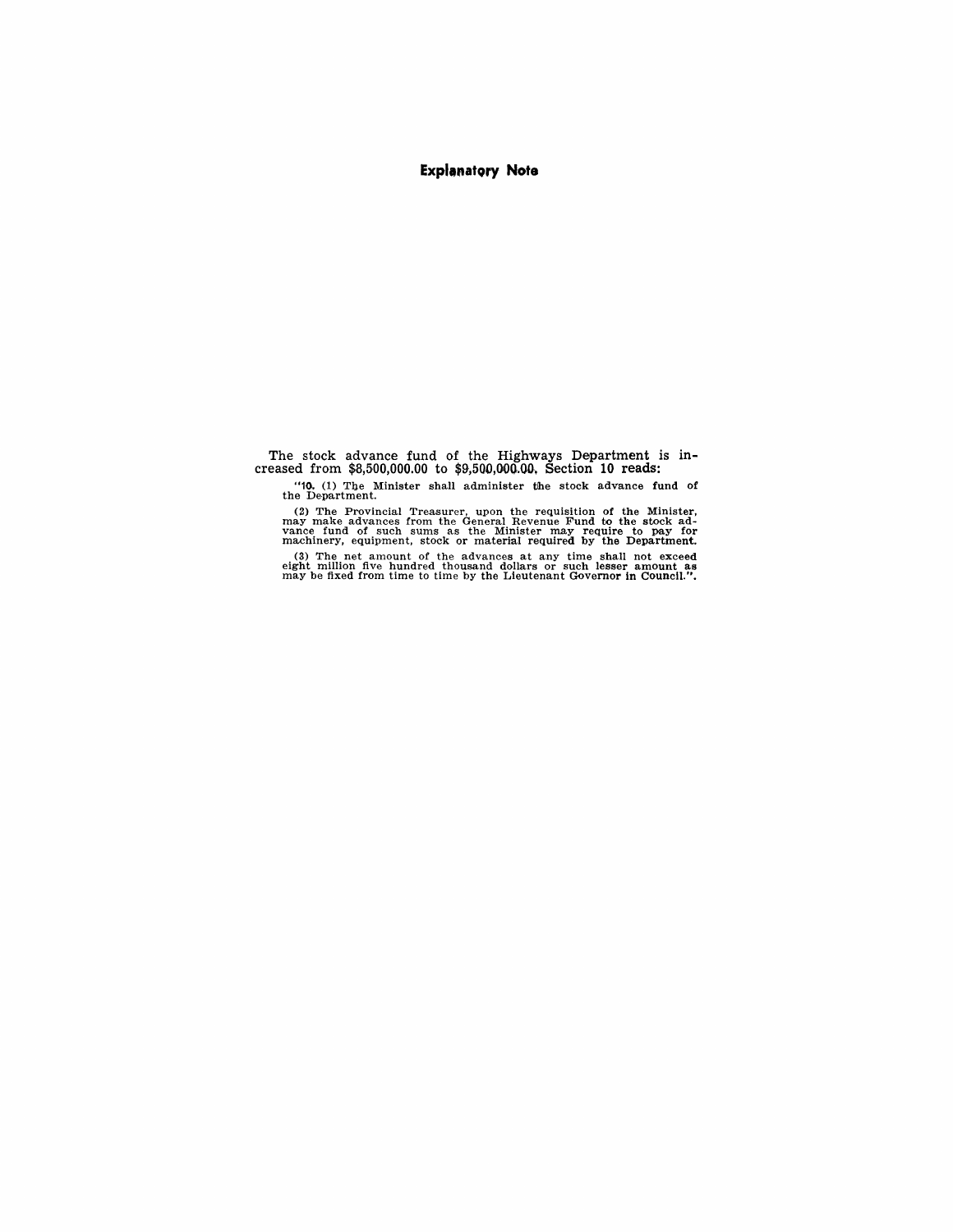### **BILL**

#### No. 126 of 1960

An Act to amend The Highways Department Act

### *(Assented to , 1960)*

HER MAJESTY, by and with the advice and consent of the Legislative Assembly of the Province of Alberta, enacts as follows:

*1. The Highways Department Act,* being chapter 140 of the Revised Statutes, is herehy amended as to section 10, subsection (3) by striking out the word "eight" and by substituting the word "nine".

2. This Act comes into force on the day upon which it is assented to.